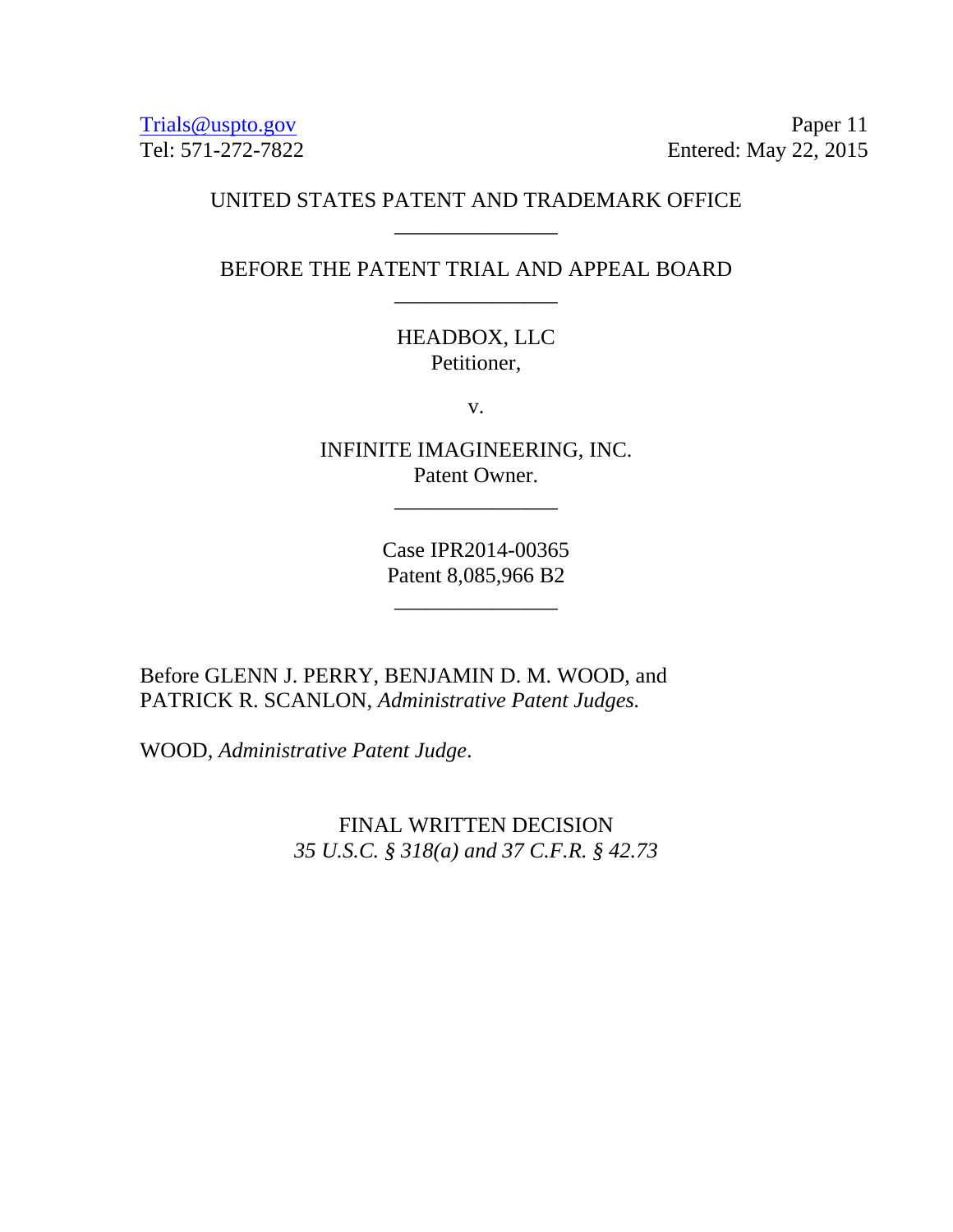$\overline{a}$ 

# I. INTRODUCTION

## *A. Background*

Headbox, LLC d/b/a BoomPhones ("Petitioner") filed a Petition (Paper 3, "Pet.") to institute an *inter partes* review of claims 1–29 of U.S. Patent No. 8,085,966 B2 (Ex. 1001, "the '966 patent"). Infinite Imagineering, Inc. ("Patent Owner") did not file a Preliminary Response. We instituted an *inter partes* review of claims 1–3, 5, 8–14, 16–19, and 22– 26 on the following asserted grounds of unpatentability:

| Reference[s]                             | <b>Basis</b> | <b>Claims Challenged</b>             |
|------------------------------------------|--------------|--------------------------------------|
| $Kuo1$ and Awaba <sup>2</sup>            | \$103(a)     | $1, 2, 5, 8\n-12, 16, 24,$<br>and 26 |
| Kuo, Awaba, and $Liow3$                  | \$103(a)     | 3, 18, 19, 22, and 23                |
| Kuo, Awaba, and Amid-Hozour <sup>4</sup> | \$103(a)     | -17                                  |
| Kuo, Awaba, and Ambourn <sup>5</sup>     | \$103(a)     | 25                                   |
| Kuo, Awaba, and Acker <sup>6</sup>       | \$103(a)     | 13 and 14                            |

Patent Owner did not file a Response to the Petition; consequently,

Petitioner did not file a Reply in support of the Petition. *See* 37 C.F.R.

<sup>2</sup> WO 2005/096666 A1 (Oct. 13, 2005) (Ex. 1004).

 $3 \text{ US } 8,472,659 \text{ B2}$  (issued June 25, 2013 from an application filed Apr. 15, 2005) (Ex. 1005).

 $4^4$  US 7,043,044 B2 (issued May 9, 2006) (Ex. 1006).

 $5$  US 7,623,669 B2 (issued Nov. 24, 2009 from an application filed Mar. 25, 2005) (Ex. 1008).

<sup>6</sup> *Smart Audio Output with Presence Sensors: Enabling Mode Switching Using Head Sets or Ear Buds*, IP.com Disclosure No. IPCOM000130715D (Nov. 2, 2005) (Ex. 1009).

<sup>&</sup>lt;sup>1</sup> US 7,388,960 B2 (issued June 17, 2008 from an application filed Jan. 19, 2005) (Ex. 1003).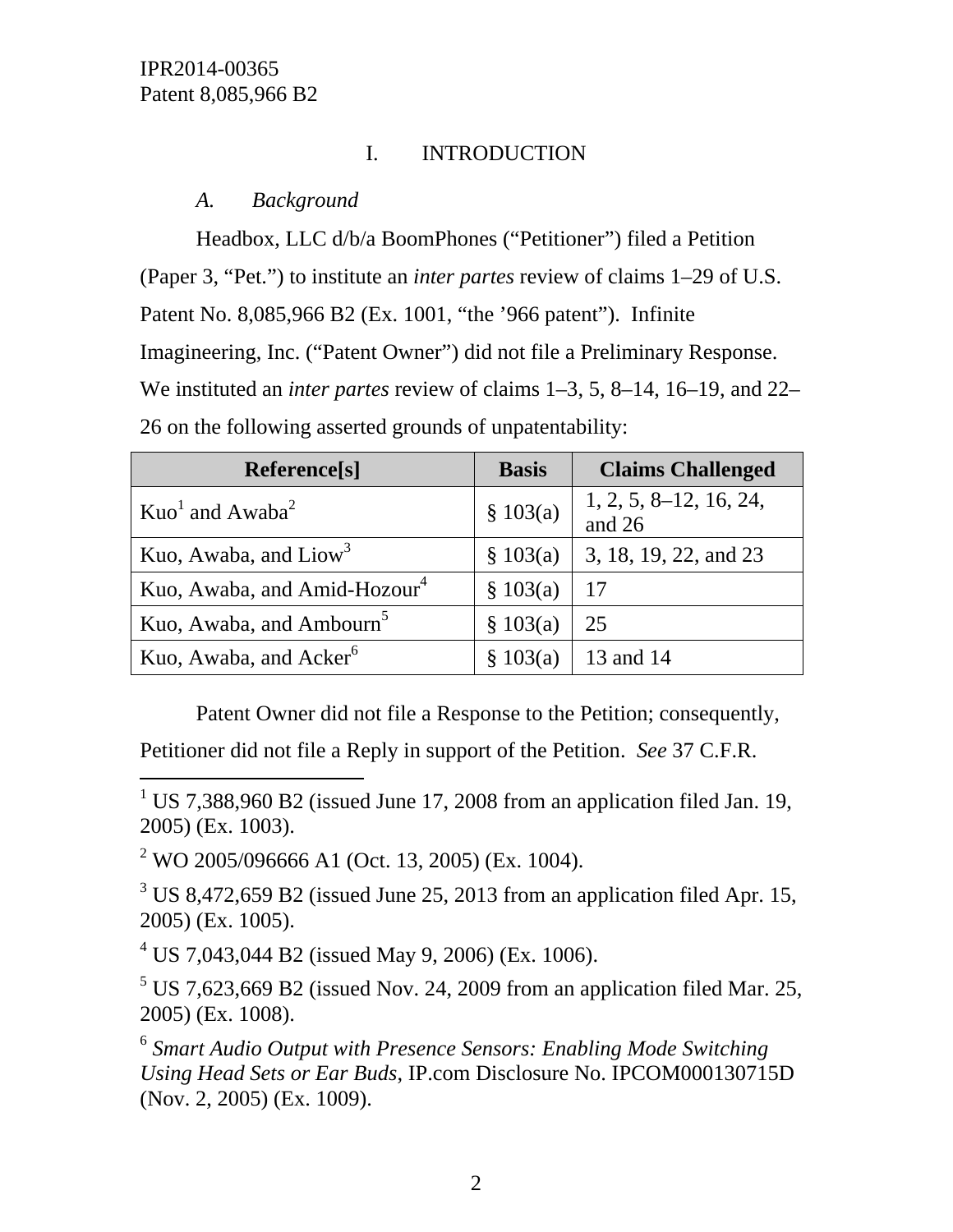§ 42.23(b) ("A reply may only respond to arguments raised in the corresponding opposition or patent owner response."). Patent Owner did not move to amend any of the challenged claims. Neither Party requested an oral hearing.

We have jurisdiction under 35 U.S.C. § 6(c). This Final Written Decision is entered pursuant to 35 U.S.C. § 318(a). We determine that Petitioner has shown by a preponderance of the evidence that claims 1–3, 5, 8–14, 16–19, 22, and 24–26 are unpatentable under 35 U.S.C. § 103. Because, as discussed below, we find claim 23 to be indefinite under 35 U.S.C. § 112, paragraph 2, we are unable to determine the patentability of this claim under 35 U.S.C. § 103.

### *B. Related Proceedings*

Petitioner represents that there are no related proceedings. Pet. 1.

### *C. The '966 Patent*

The '966 patent, titled "Combined Headphone Set and Portable Speaker Assembly," issued on December 27, 2011 from an application filed January 10, 2007. Ex. 1001, cover page. The '966 patent describes a headphone set with "speaker headphone assemblies" on opposite ends of a headband. *Id*. at 3:21–24. Each of the speaker headphone assemblies includes two speakers: an exterior, outward-facing speaker for public listening and an interior, inward-facing speaker for personal listening. *Id*. at 3:24–27. Figures 1 and 3, reproduced below, illustrate one embodiment of the claimed invention: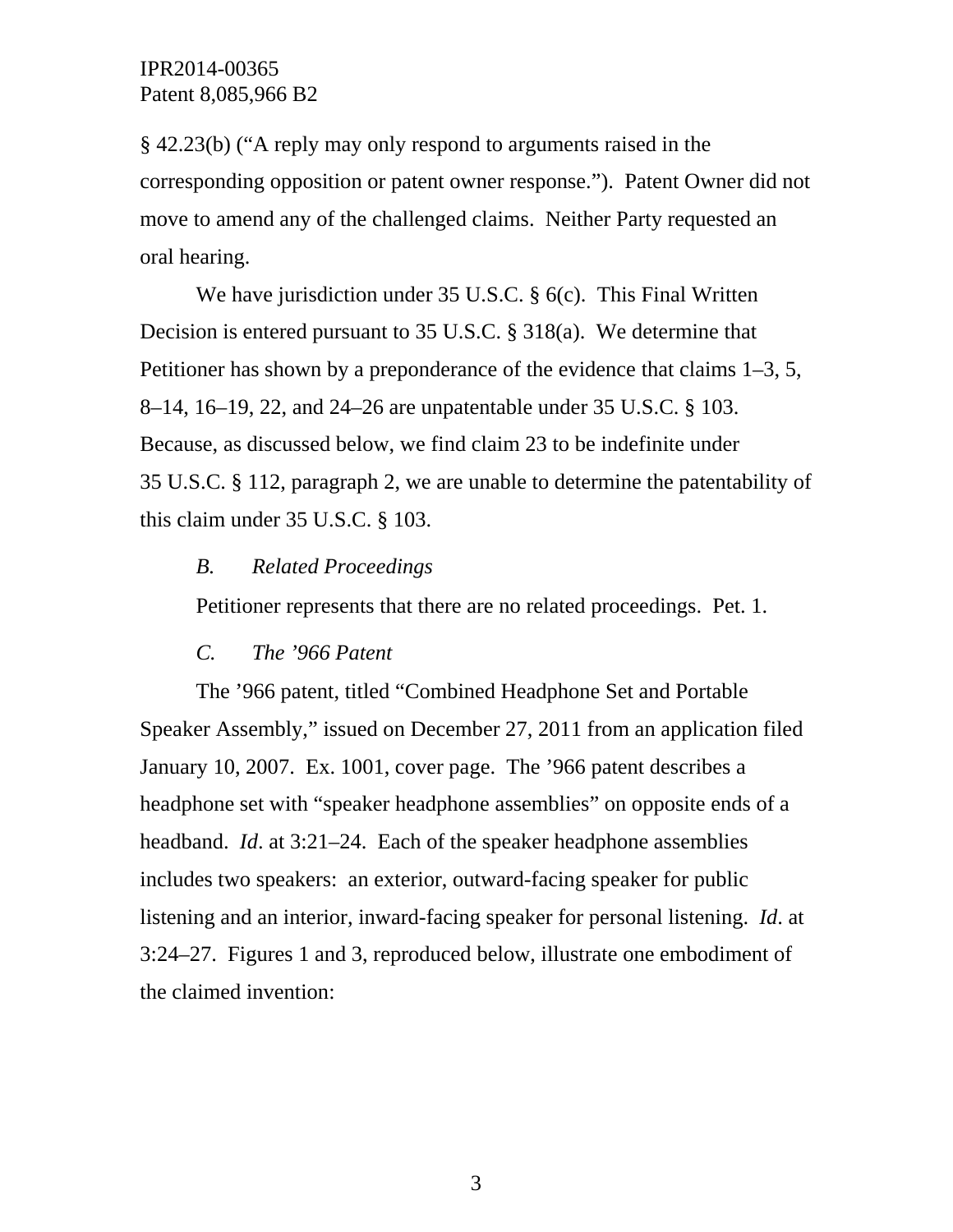

As depicted in Figures 1 and 3, headphone set 10 comprises speaker headphone assemblies 28 and 30 attached to opposite ends of headband 22. *Id*. at 5:19–22. Each speaker headphone assembly 28, 30 comprises interior speaker 42, 44, respectively (the latter shown in figure 3), and exterior speaker 38, 40, respectively (shown in figure 1), in a back-to-back arrangement. Three-way switches 46 and 48 on speaker headphone assemblies 28, 30, respectively, allow the user to select the interior speakers, the exterior speakers, or both the interior and exterior speakers for listening. *Id*. at 5:48–54.

The speaker headphones 28 and 30 may also be equipped with sensor 66, such as an infrared beam or pressure switch, to detect if the speaker headphones are on a user's head. *Id*. at 6:28–32, Fig. 3. When the user removes the headphones they automatically switch from personal listening through the interior speakers to public listening through the exterior speakers. *Id*. at 6:32–35.

#### *D. Exemplary Claims*

Independent claim 1, reproduced below, is illustrative of the claimed subject matter at issue in this proceeding:

4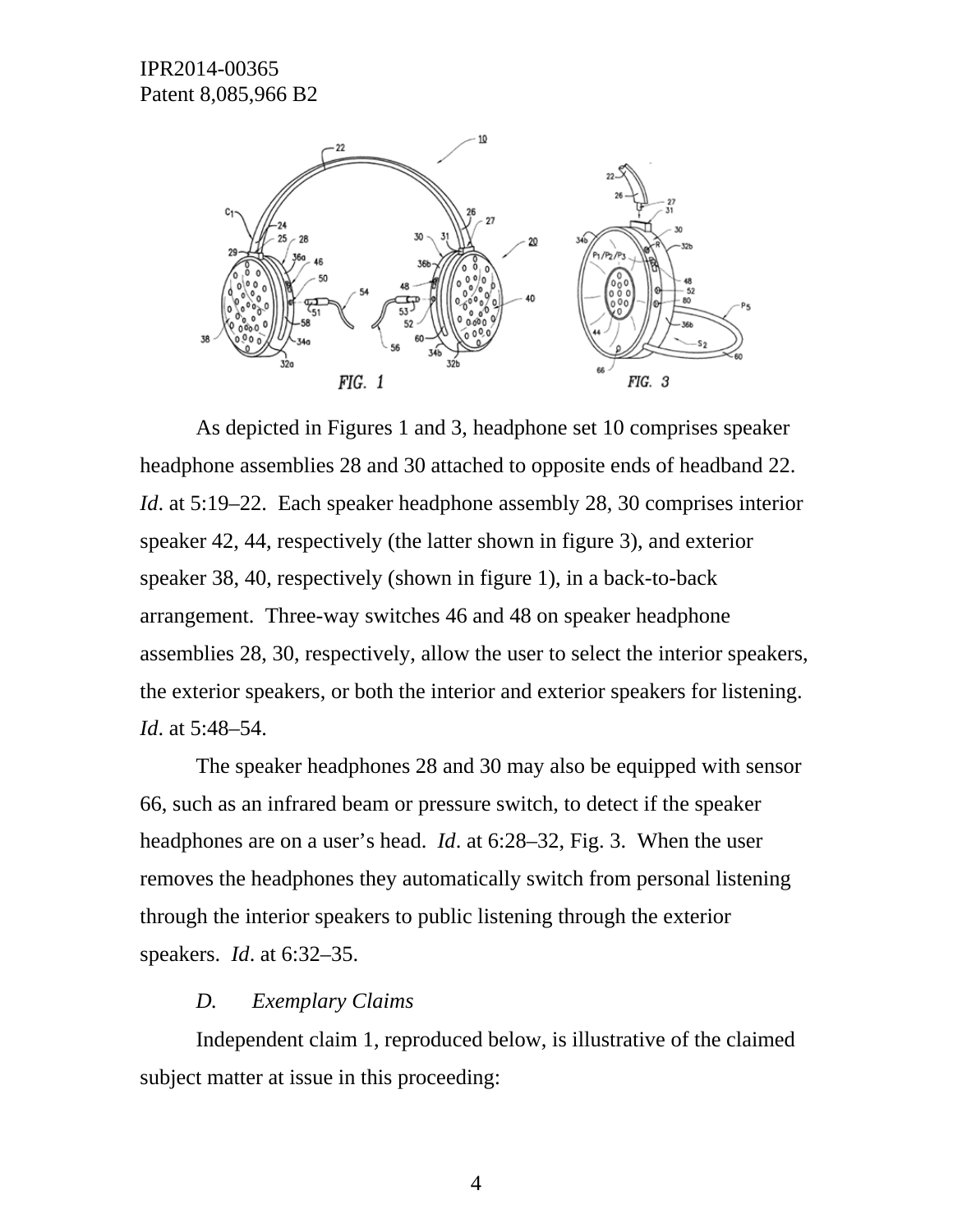1. A combined headphone set including a speaker assembly, comprising:

- a) a headphone set including a headband having a speaker headphone on opposing ends of said headband;
- b) each of said speaker headphones including an exterior speaker for public listening and an interior speaker for personal listening by the user;
- c) one of said speaker headphones including switching means for listening to said interior speaker or to said exterior speaker or to said interior and exterior speakers simultaneously from each of said speaker headphones; and
- d) said speaker headphones including an audio signal wire being connected from an output jack of an audio device to said speaker headphones.

# II. ANALYSIS

## *A. Claim Construction*

"A claim in an unexpired patent shall be given its broadest reasonable construction in light of the specification of the patent in which it appears." 37 C.F.R. § 42.100(b); *see In re Cuozzo Speed Tech., LLC*, 778 F.3d 1271, 1281 (Fed. Cir. 2015) ("We conclude that Congress implicitly adopted the broadest reasonable interpretation standard in enacting the AIA."). Under that standard, the claim language should be read in light of the specification as it would be interpreted by one of ordinary skill in the art. *In re Suitco Surface, Inc.*, 603 F.3d 1255, 1260 (Fed. Cir. 2010). Thus, we generally give claim terms their ordinary and customary meaning. *See In re Translogic Tech., Inc.*, 504 F.3d 1249, 1257 (Fed. Cir. 2007) ("The ordinary and customary meaning is the meaning that the term would have to a person of ordinary skill in the art in question.") (internal quotation marks omitted).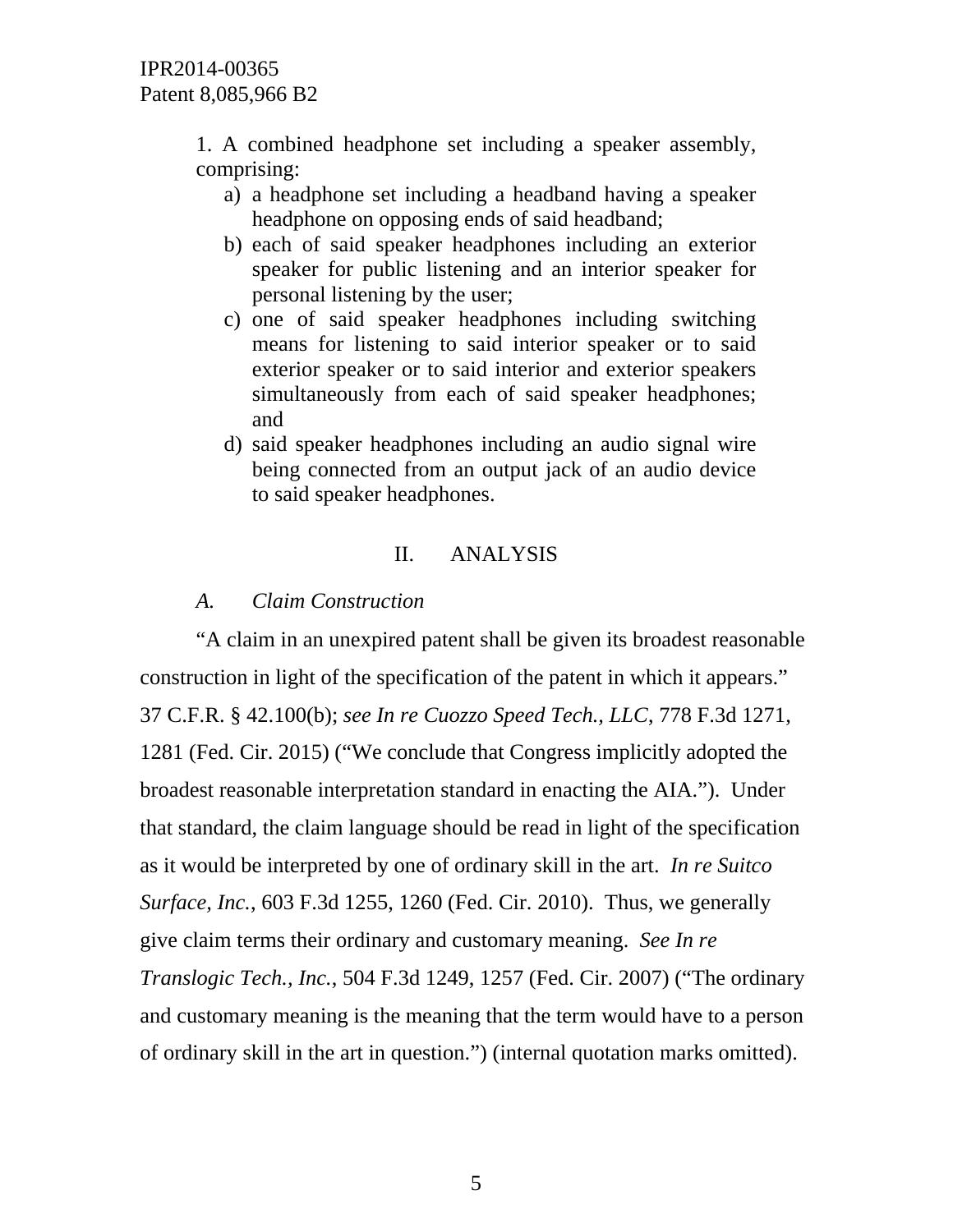We address the construction of "volume controlling means," used in claim 23, below. Petitioner also proposes constructions for the terms "switching means," "wireless technology means," and "sensor means." Pet. 10–12. Based on the evidence of record, we determine that Petitioner's proposed constructions are the broadest reasonable interpretations of those terms and adopt them accordingly. All other terms will be accorded their ordinary and customary meaning as would be understood by one of ordinary skill at the time of the invention.

### *"volume controlling means"*

Claim 23 depends from claim 19, which recites a "combined headphone set in accordance with claim 1, where each of said speaker headphones includes a pair of *stereo headphone driver units* in order to increase the volume/audio level when said speaker headphones are not positioned on the user's head." Ex. 1001, 12:5–9 (emphasis added). Claim 23 additionally recites "wherein each of said headphone driver units includes a *volume controlling means* for regulating and presetting the volume level for said exterior speakers and said interior speakers." *Id.* at 12:23–26 (emphasis added). Petitioner contends, and we agree, that "volume controlling means" is a means-plus-function claim term under 35 U.S.C. § 112, paragraph 6, and that the claimed function is regulating and presetting the volume level for the exterior speakers and the interior speakers. Pet. 11. Petitioner also contends that the Specification does not identify any structure that corresponds to this function. *Id*. "If the specification does not contain an adequate disclosure of the structure that corresponds to the claimed function, the patentee will have failed to particularly point out and distinctly claim the invention as required by the second paragraph of section 112,

6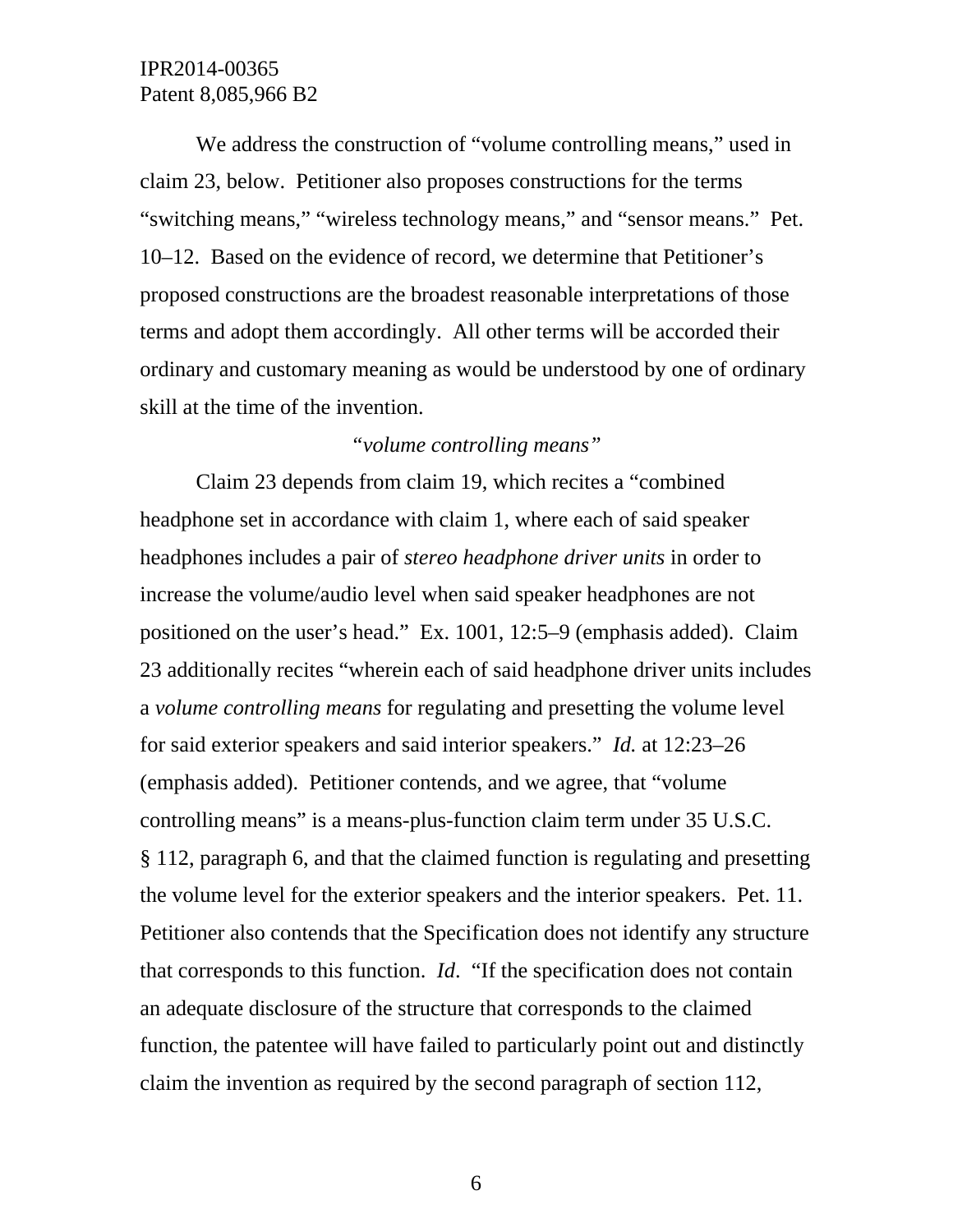$\overline{a}$ 

which renders the claim invalid for indefiniteness." *Blackboard, Inc. v. Desire2Learn, Inc*., 574 F.3d 1371, 1382 (Fed. Cir. 2009) (internal quotation marks omitted).

The Specification teaches that one embodiment of headphone set 10 includes driver unit 70 for interior speakers 42, 44, and driver unit 72 for exterior speakers 38, 40, with driver units 70, 72 including "volume controlling means" 71 and 73, respectively. Ex. 1001, 6:40–45, Fig. 2B.<sup>7</sup> According to the Specification, the volume controlling means are for presetting a maximum volume to each of the interior and exterior speakers, presumably to prevent hearing damage caused by excessively loud audio. *Id.* at 6:57–7:2. But the Specification does not describe or depict the structure that the volume controlling means uses to preset the maximum volume. Instead, it merely describes their function and depicts each of them as a box in a block diagram. *Id*. This is not sufficient because it does not "cabin the scope of the functional language in the means[-plus-function] element." *ePlus, Inc. v. Lawson Software, Inc.*, 700 F.3d 509, 518–19 (Fed. Cir. 2012) (holding that a "black box" in a flow chart only represents a function without specifying structure). Accordingly, we agree with Petitioner that the '966 patent Specification does not describe structure corresponding to the function of presetting a maximum volume to the interior and exterior speakers, rendering claim 23 indefinite.

 $\sigma$ <sup>7</sup> Other embodiments may have more or fewer driver units for the internal and external speakers, but all of the disclosed embodiments have at least one volume controlling means associated with at least one driver unit. Ex. 1001, 6:45–64, Figs. 2C, 2D, 2E.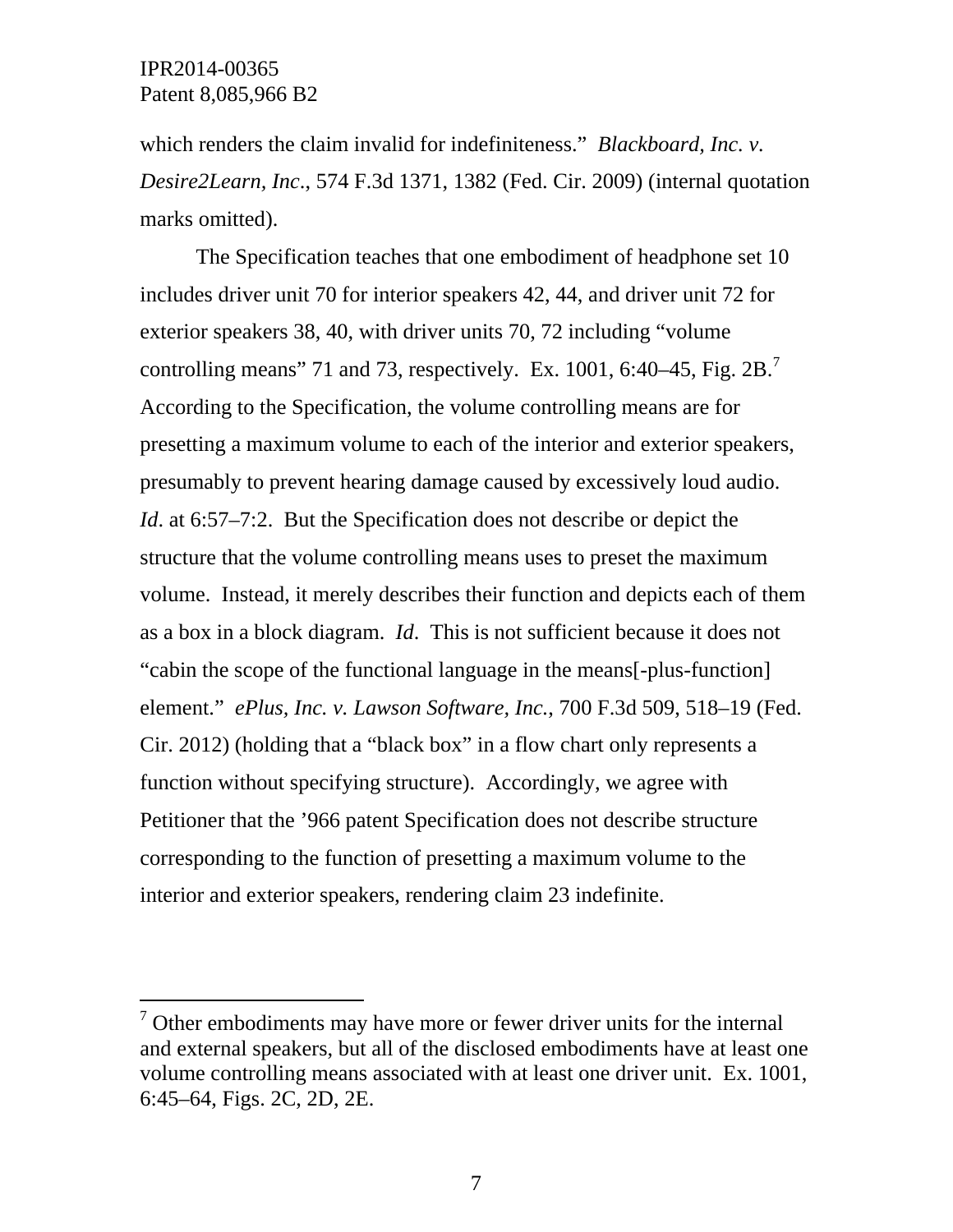*B. Claims 1, 2, 5, 8–12, 16, 24, and 26 – Obviousness – Kuo and Awaba* 

Petitioner contends that Kuo and Awaba renders unpatentable claims 1, 2, 5, 8–12, 16, 24, and 26 under 35 U.S.C. § 103(a). Kuo describes a multimedia speaker headphone with two ear-covers mounted on opposing sides of a headband. Ex. 1003, 1:34–41. Each ear-cover has an earphone speaker and an audio speaker. *Id*. at 1:41–42. Kuo Figure 1, reproduced below, illustrates this arrangement:



Figure 1, reproduced above, depicts one embodiment of Kuo's headphone. Ear-covers 20 are pivotally mounted on joint ends 11 of headband 10. *Id*. at 2:12–15. Each ear-cover contains audio speaker 25 and earphone speaker 27. *Id*. at 2:19–20. For each ear-cover, audio speaker 25 and earphone speaker 27 are mounted on the outside and inside, respectively, of annular hollow casing 21. Switch 32 is used to select earphone speakers 27 or audio speakers 25, the latter of which a user would select to listen to music or broadcast without having to wear the headphones. *Id*. at 3:27–36.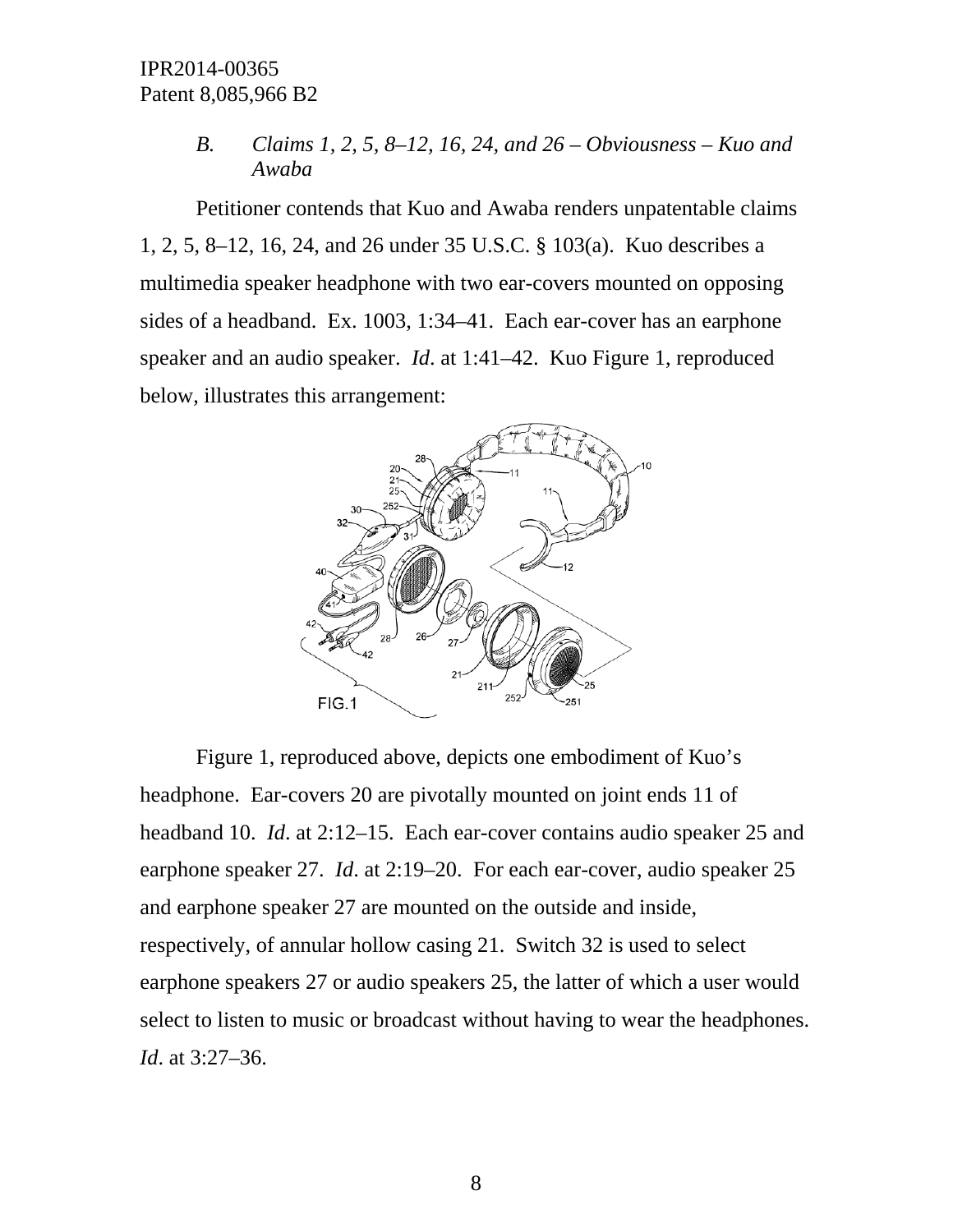Awaba describes wearable entertainment device 12 that enables a user to listen to and produce sounds. The device comprises a pair of headphones 14, 16 on opposite ends of head band 18, and loud speaker 21 attached to the middle of head band 18. Ex. 1004, 3:27–4:4, Fig. 1. The housing for headphone 14 contains socket 24, which accepts audio cartridge or chip 26, or other form of data memory, on which music files may be stored. *Id*. at 4:10–13, Fig. 1. Mode switch 28 on headphone 16 switches the entertainment device such that monaural or stereo sound can be heard in one of three modes: through headphones 14 and 16, through speaker 21, or through both headphones and speaker 21. *Id*. at 4:25–36.

Patent Owner did not respond to the Petition. Thus, the only evidence of record for our consideration is presented in the Petition.<sup>8</sup> We have reviewed the record and, as discussed below, find that it establishes by a preponderance of the evidence that the combination of Kuo and Awaba renders obvious the combination of limitations of the subject claims.

#### *1. Claim 1*

-

For claim 1, we find that Kuo discloses a headphone set including a speaker headphone (ear covers 20) on opposing ends of a headband—each speaker headphone comprising an exterior speaker (audio speaker 25) and an interior speaker (earphone speaker 27)—and a signal wire connecting an audio device output to the speaker headphones. Ex. 1003, 2:8–20, 23–44, 53–59, 3:24–32, Figs. 1, 2. Kuo also discloses a switch that allows a user to listen to either the interior speakers or exterior speakers, although it does not describe the claimed three-way switch that also allows a user to

<sup>8</sup> *See* 37 C.F.R. § 42.23(a) ("Any material fact not specifically denied may be considered admitted.").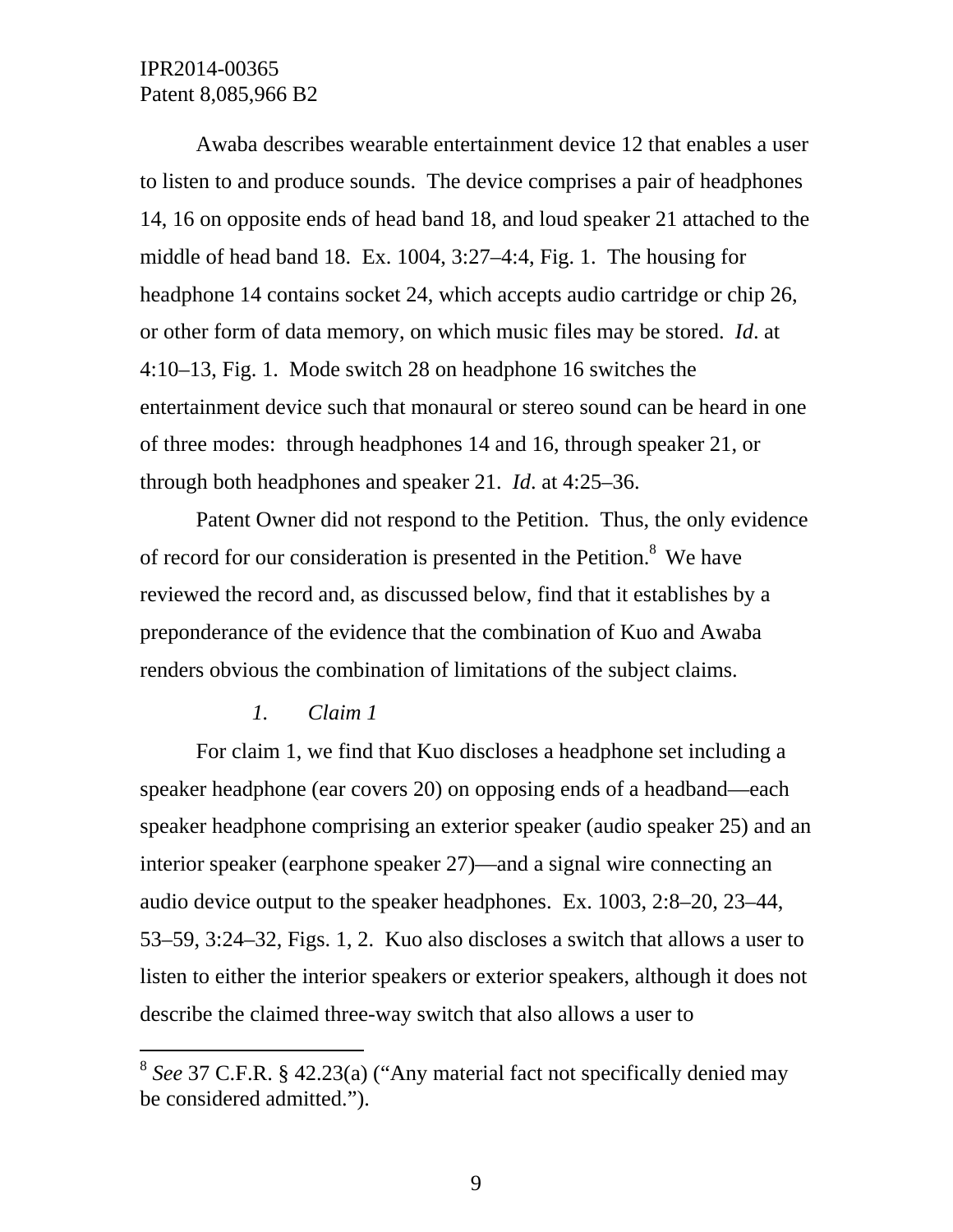-

simultaneously listen to both interior and exterior speakers. *Id*. at 2:32–44, 3:27–29. We find, however, that Awaba discloses a three-way switch (mode switch 28) that permits a user to select between the three claimed listening modes. Ex. 1004, 2:5–12, 27–28, 4:30–36, Fig. 1. Further, a skilled artisan<sup>9</sup> would have considered Awaba's three-way switch to be an obvious substitute for Kuo's two-way switch because both are used for essentially the same purpose: to select between a headphone's internal and external speakers on similar speaker-equipped headphones. The skilled artisan would have been motivated to make the substitution because Awaba's threeway switch adds the additional functionality of being able to play both sets of speakers at the same time.

### *2. Claims 2, 5, 8–12, 16, 24, and 26*

Claims 2, 5, 8–12, 16, 24, and 26 depend directly or indirectly from claim 1. We find that the combination of Kuo and Awaba teaches the additional limitations recited in these claims. Specifically, Kuo discloses the input jack, amplifier member, power source, headphone shape and audiodevice connection of, respectively, claims 8–10, 12, and 16. Ex. 1003, 2:21– 31, 37–39, 47–59, 3:4–32, Figs. 1, 2, 5–7. Kuo's mounting of ear covers 20 at the joint ends 11 of headband 10 corresponds to the requirements of claim 5. *Id*. at 2:12–18, Fig. 2. Further, Awaba discloses the three-way switch of claims 2 and 11 and the electrical connections of claim 11 (Ex. 1004, 2:24– 28, 4:25–36, Fig. 1); Awaba's transmission of mono signals corresponds to

 $9$  We find that the level of ordinary skill in the art is reflected by the prior art of record. *See Okajima v. Bourdeau*, 261 F.3d 1350, 1355 (Fed. Cir. 2001) (holding that the prior art itself can reflect the appropriate level of skill in the art).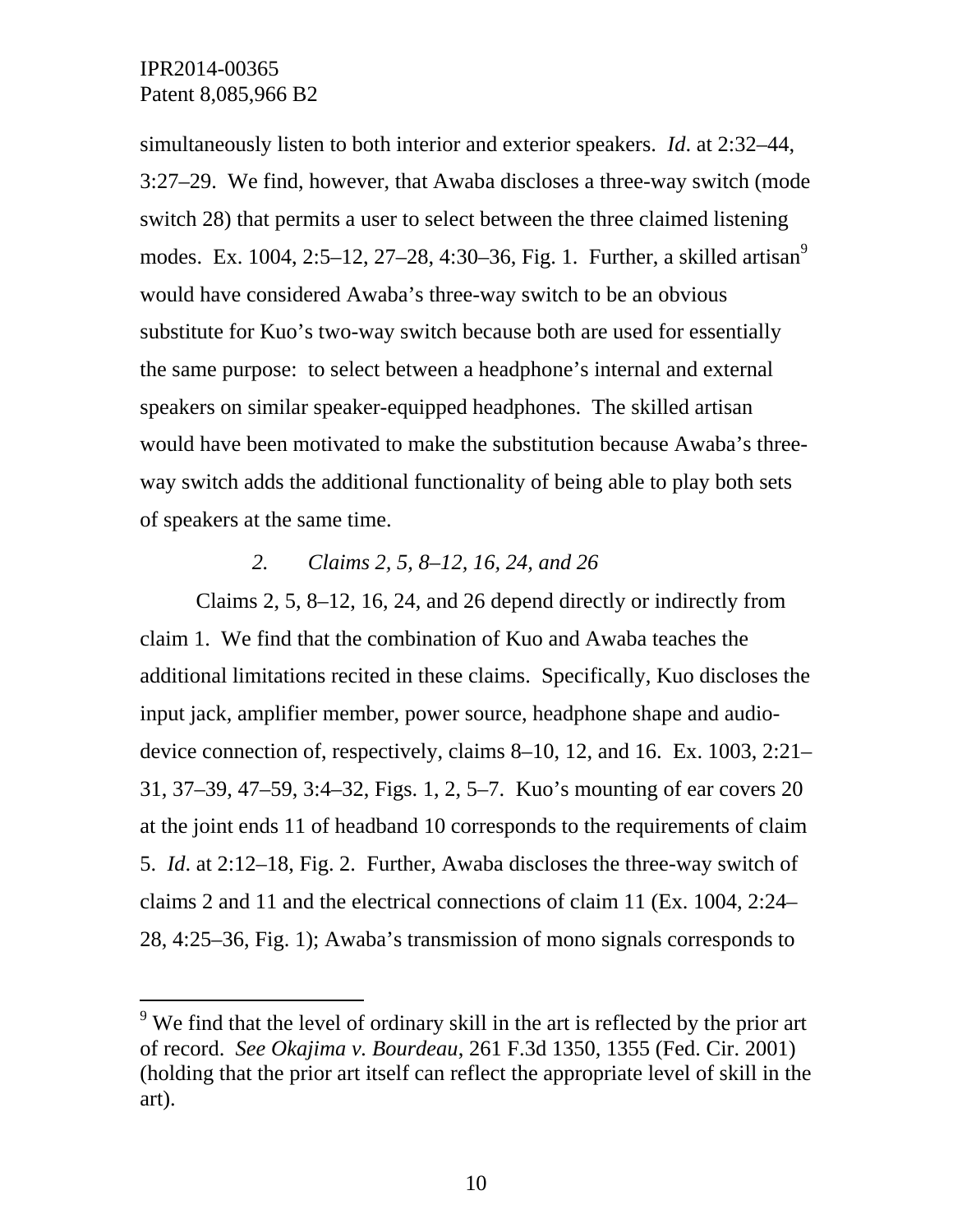the monaural system of claim 24 (*id*. at 4:26–29); and Awaba's socket 24 corresponds to claim 26's pocket (*id*. at 4:10–17). Adding these features to Kuo's headphones would have constituted use of known techniques to improve similar devices (speaker-equipped headphones) in the same way. *See KSR Int'l Co. v. Teleflex, Inc.*, 550 U.S. 398, 417 (2007) (holding that "if a technique has been used to improve one device, and a person of ordinary skill in the art would recognize that it would improve similar devices in the same way, using the technique is obvious unless its actual application is beyond his or her skill").

## *C. Claims 3, 18, 19, 22, and 23—Obviousness—Kuo, Awaba, and Liow*

Petitioner contends that claims 3, 18, 19, 22, and 23 would have been obvious over the Kuo, Awaba, and Liow. Liow describes an "audio reproduction device that can be used both as a headphone and a loudspeaker." Ex. 1005, 1:8–9. Liow Figures 3 and 4, reproduced below, illustrate Liow's device:



Liow Figures 3 and 4 depict audio reproduction device 10 with audio reproduction modules 14 and 16 on opposite ends of head band 12. *Id*. at 3:24–33. Liow's device may either be worn as a headphone, as shown in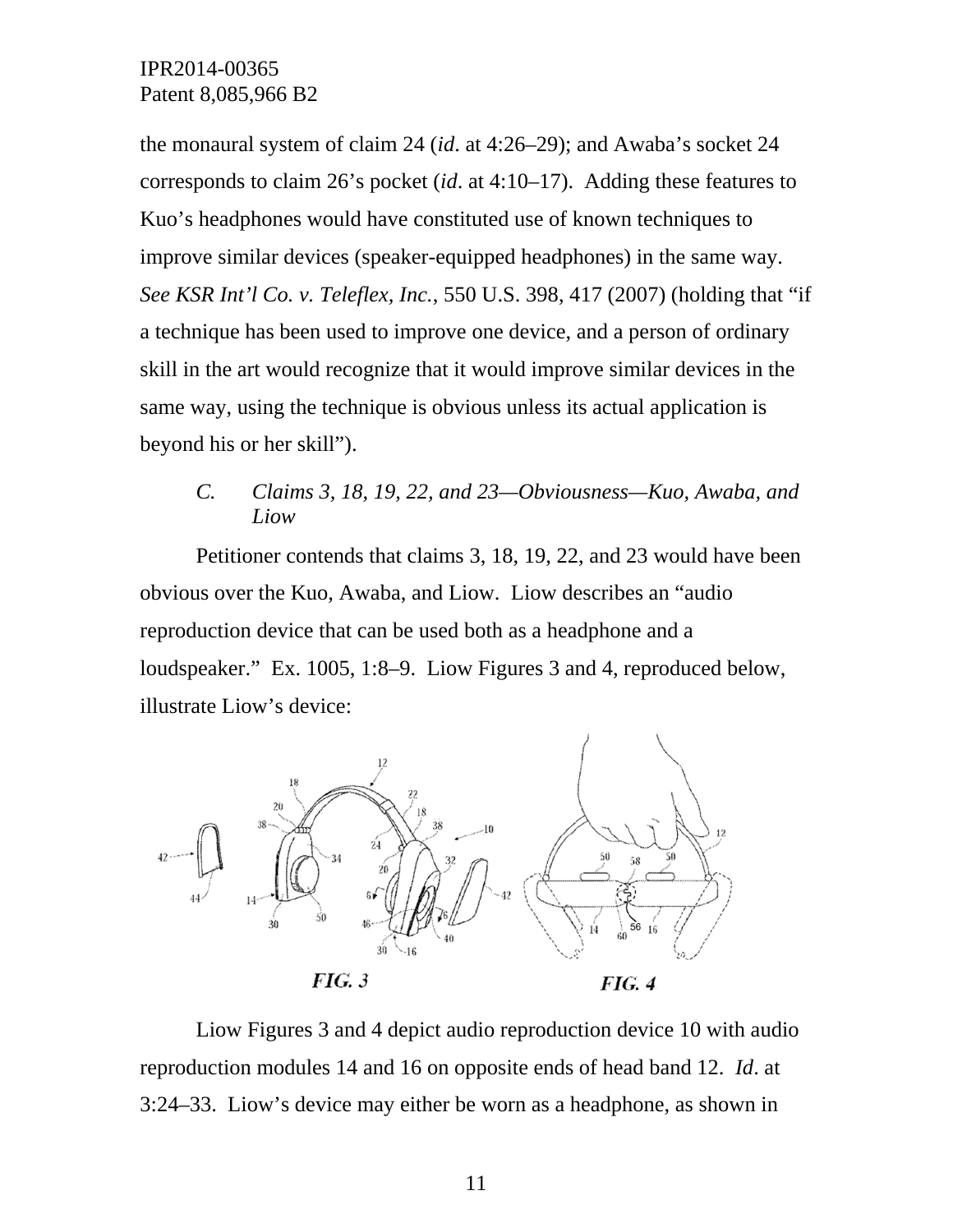Figure 3, or carried by head band 12 with modules 14 and 16 connected together, as shown in Figure 4, such that the device functions as a loudspeaker. *Id*. at 4:4–21.

### *1. Claims 3 and 18*

Claim 3 depends from claim 1 and additionally requires that the speaker headphone assemblies include "wireless technology means having a wireless transmitter" to send the audio signal from an audio device to the headphones. Ex. 1001, 11:3–8. Claim 18 depends from claim 3 and specifies that the wireless technology means include "49 MHz, 900 MHz, 2.4 GHz, 5.8 GHz, Bluetooth, Infrared, wireless USB or 802.11b pathways." *Id.* at 12:1–4. Liow teaches that its audio reproduction device may receive audio from an external source "wirelessly using, for example, Bluetooth, Wi-Fi, [or] infrared." Ex. 1005, 4:40–55, Fig. 7. Liow's device is similar to the headphones described in Kuo and Awaba. Thus, combining Liow with Kuo and Awaba "amounts to use of a known technique to improve a similar device in the same way," and we determine that claims 3 and 18 would have been obvious over Kuo, Awaba, and Liow. Pet. 35.

#### *2. Claims 19 and 22*

Claim 19 depends from claim 1 and additionally requires that each speaker headphone assembly includes "a pair of stereo headphone driver units in order to increase the volume/audio level when said speaker headphones are not positioned on the user's head." Ex. 1001, 12:5–9. Claim 22 depends from claim 19 and requires that each speaker headphone have "at least two" headphone driver units. *Id*. at 12:20–24. Liow teaches that each audio reproduction module may have more than one "loud-speaker driver." Ex. 1005,  $3:44-50$ ,  $5:8-17$ , Fig. 7. Liow thus teaches the additional

12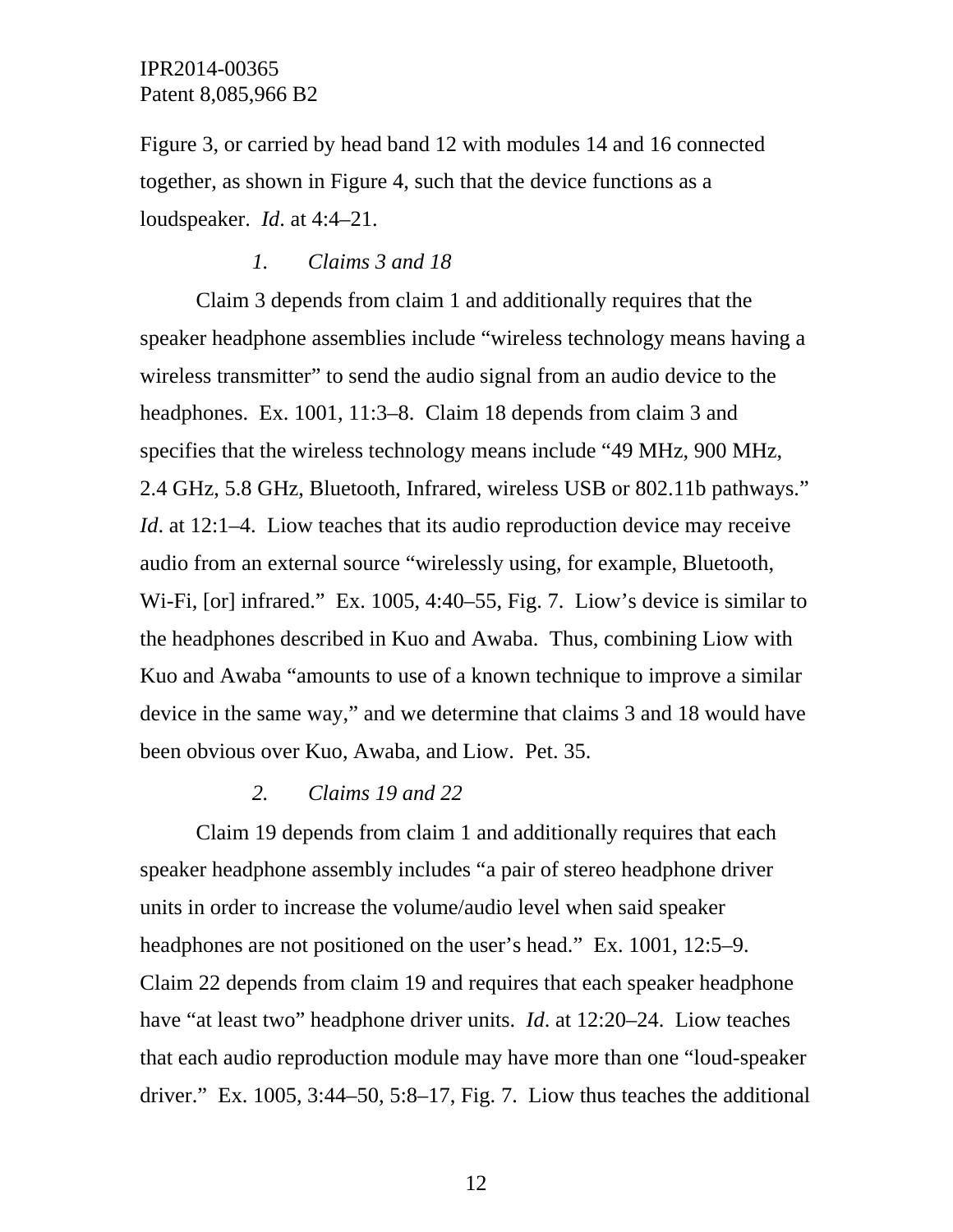limitations of claims 19 and 22. We agree with Petitioner that modifying the combination of Kuo and Awaba in accordance with Liow's teaching of multiple speaker drivers constitutes the use of a known technique to improve a similar device in the same way.

#### *3. Claim 23*

As discussed above, claim 23 depends from claim 19 and additionally requires that each headphone driver unit include "a volume controlling means for regulating and presetting the volume level for said exterior speakers and said interior speakers." Ex. 1001, 12:23–27. As discussed above, claim 23 is indefinite. Accordingly, we are unable to determine the scope of this claim or the differences between the claim and the prior art, and thus are unable to determine whether the claim would have been obvious over Kuo, Awaba, and Liow. *See In re Wilson*, 424 F.2d 1382, 1385 (CCPA 1970); *In re Steele*, 305 F.2d 859, 862–63 (CCPA 1962). Consequently, we cannot determine whether claim 23 is unpatentable "on the basis of prior art consisting of patents or printed publications." 35 U.S.C. § 311(b).

### *D. Claim 17—Obviousness—Kuo, Awaba, and Amid-Hozour*

Claim 17 depends from claim 1 and further requires an audio signal wire connected from an audio device output jack to the input jacks of both speaker headphones. Ex. 1001, 11:63–66. Amid-Hozour describes a portable audio player with removable speakers, as shown in Figure 1, reproduced below: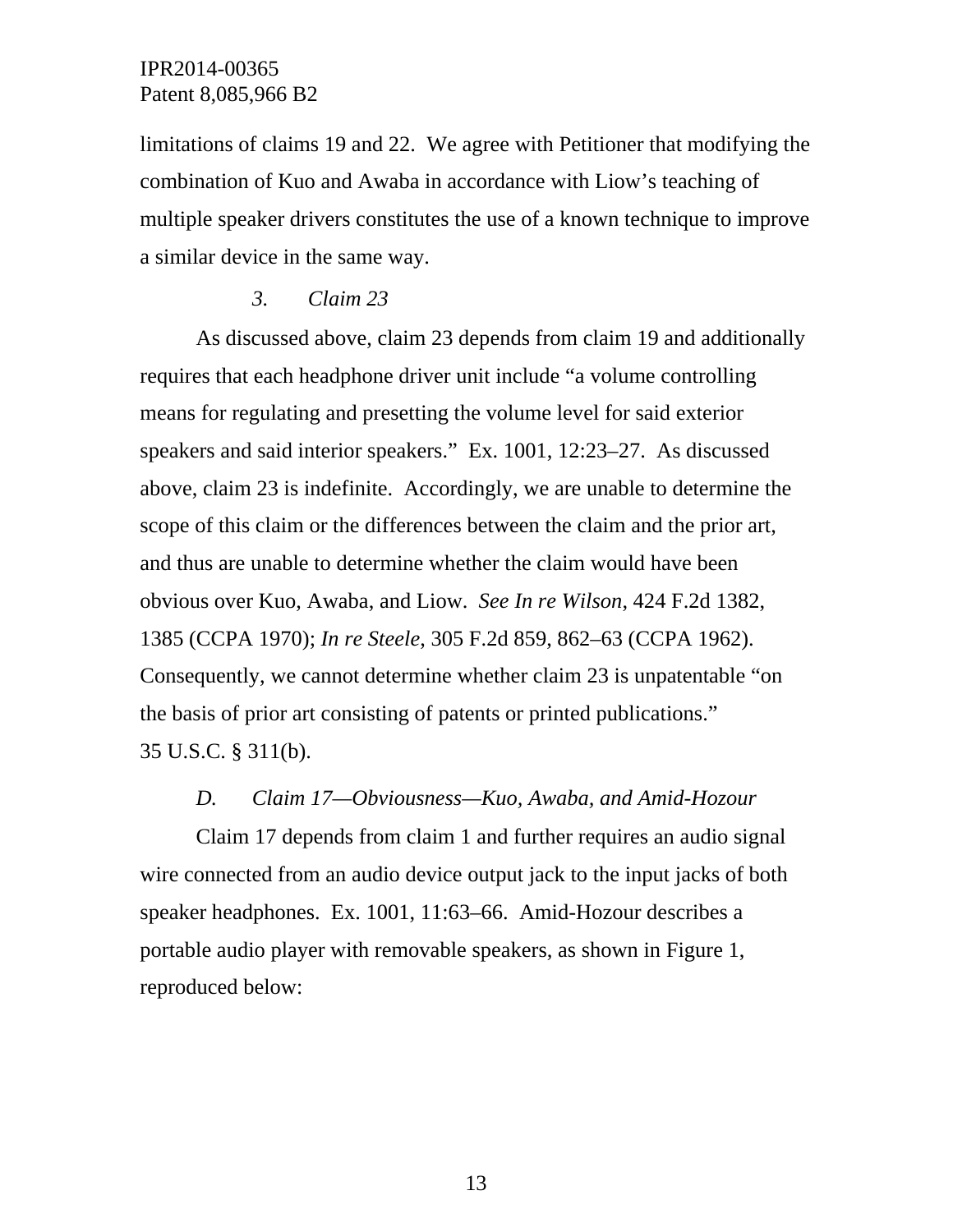

Figure 1 shows speakers 30 connected to the audio device via audio cables 38. Ex. 1006, 3:42–45, 3:53–4:6, Figs. 1, 3. We agree with Petitioner that Amid-Hozour teaches the additional limitation of claim 17. We also agree with Petitioner that combining Amid-Hozour with Kuo and Awaba amounts to the use of a known technique to improve a similar device in the same way.

#### *E. Claim 25—Obviousness—Kuo, Awaba, and Ambourn*

Claim 25 depends from claim 1 and further requires that one speaker headphone include "a signal pass-through port enabling a second user to plug-in their own headphone set in order to listen to the same audio source [from] the original user." Ex. 1001, 12:33–37. Ambourn teaches an amplifier circuit that provides "a better perceived quality of sound when listening to a stereo audio signal with headphones," and "provides capability for the sharing of the audio signal with another person using headphones by providing multiple output headphone jacks." Ex. 1008, 2:52–56, 3:5–7. We find that Ambourn teaches claim 25's signal pass-through port, and that combining Ambourn with Kuo and Awaba amounts to use of a known technique to improve a similar device in the same way.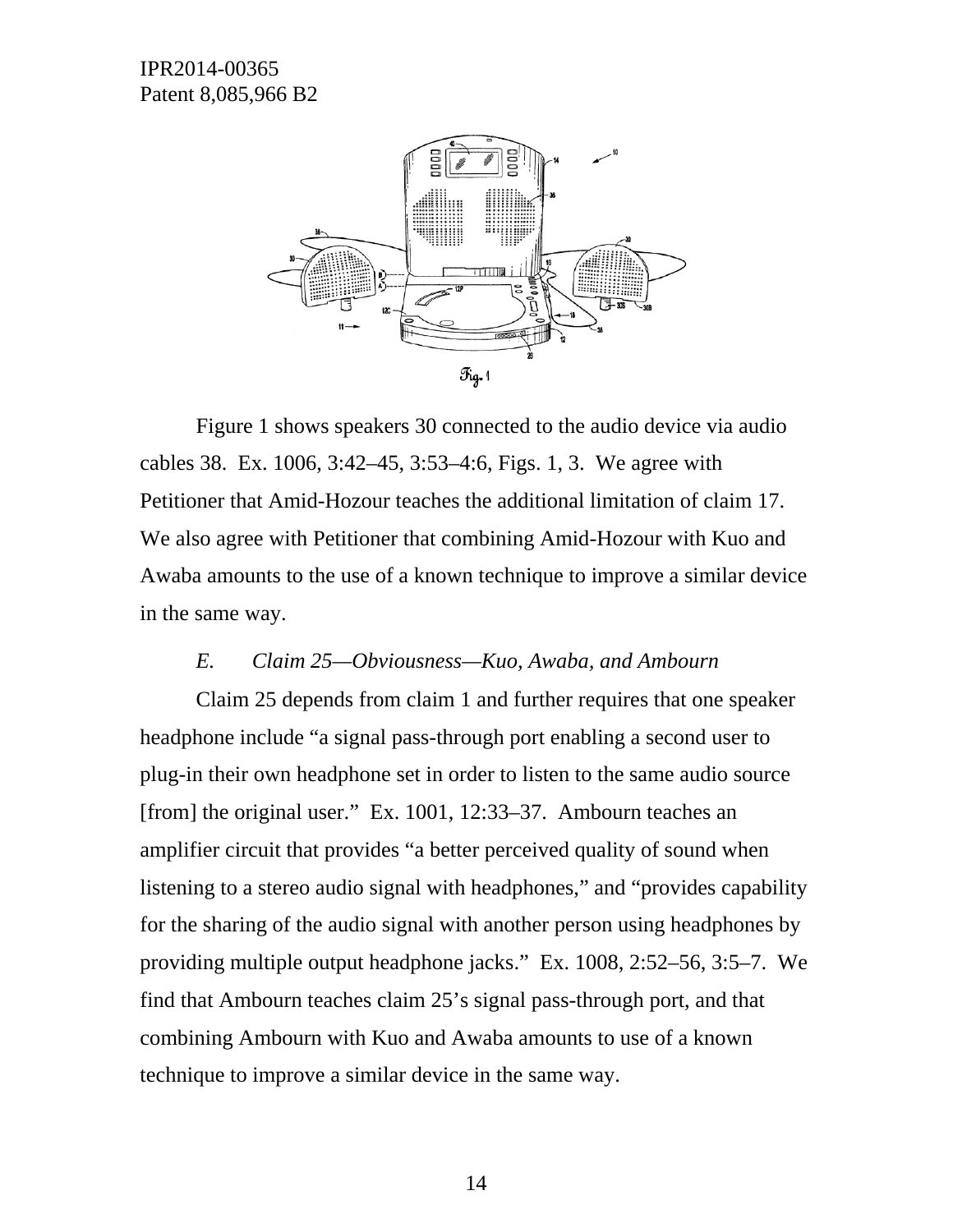#### *F. Claims 13 and 14, Obviousness over Kuo, Awaba, and Acker*

Claim 13 depends from claim 1 and additionally requires that "at least one of said speaker headphones include sensor means for detecting said headphone set on the user's head." Ex. 1001, 11:49–51. Claim 14 depends from claim 13 and additionally requires that said sensor means "include an infrared beam of light, an audio sensor signal or a pressure sensitive sensor." *Id.* at 11:52–54. Acker describes a "presence sensor," in the headset of an "audio-outputting device," such as an mp3 player, that enables the audiooutputting device to determine if the headset is being worn by a user. Ex. 1009, 1. Acker's sensor can be pressure-sensitive. *Id*. We find that Acker teaches the sensor means of claims 13 and 14, and that it would have been obvious to combine Acker with Kuo and Awaba because doing so amounts to use of a known technique to improve a similar device in the same way.

#### III. CONCLUSION

Petitioner has shown by a preponderance of the evidence that claims 1–3, 5, 8–14, 16–19, 22, and 24–26 of the '966 patent are unpatentable under 35 U.S.C. § 103(a).

#### IV. ORDER

For the reasons given, it is

 ORDERED that claims 1–3, 5, 8–14, 16–19, 22, and 24–26 of the '966 patent are held unpatentable.